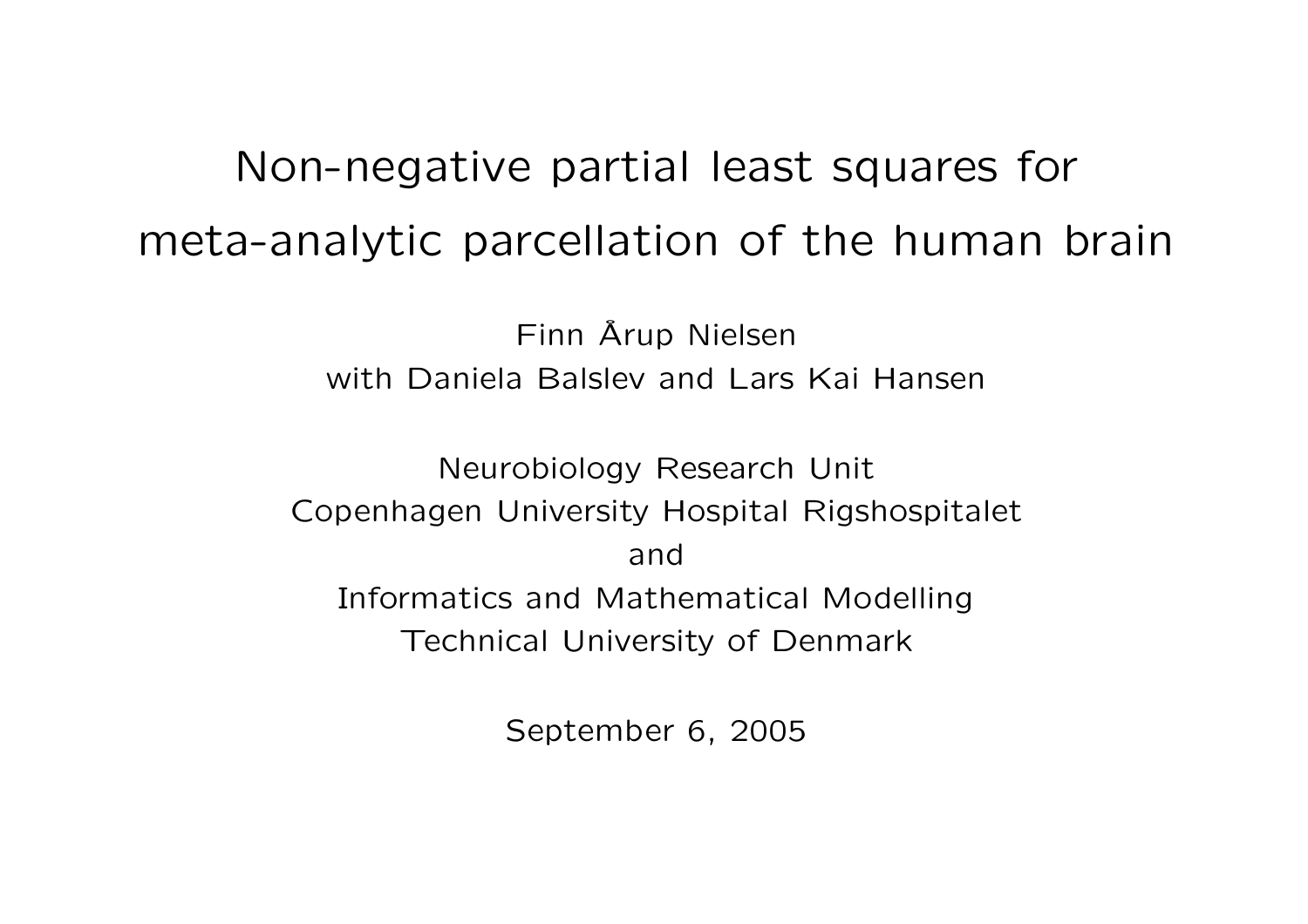$CD$   $\bullet$   $\mathbb{H}$ -34

# Parcellation of the human brain



"Functional atlas"

Complete atlas for the entire human brain based on brain lesion and their associated change of behavior (Kleist, 1934).

"Manual" analysis of brain lesions.

Figure 1: Parcellation of the dorsal surface of the human brain from (Kleist, 1934, figure 429).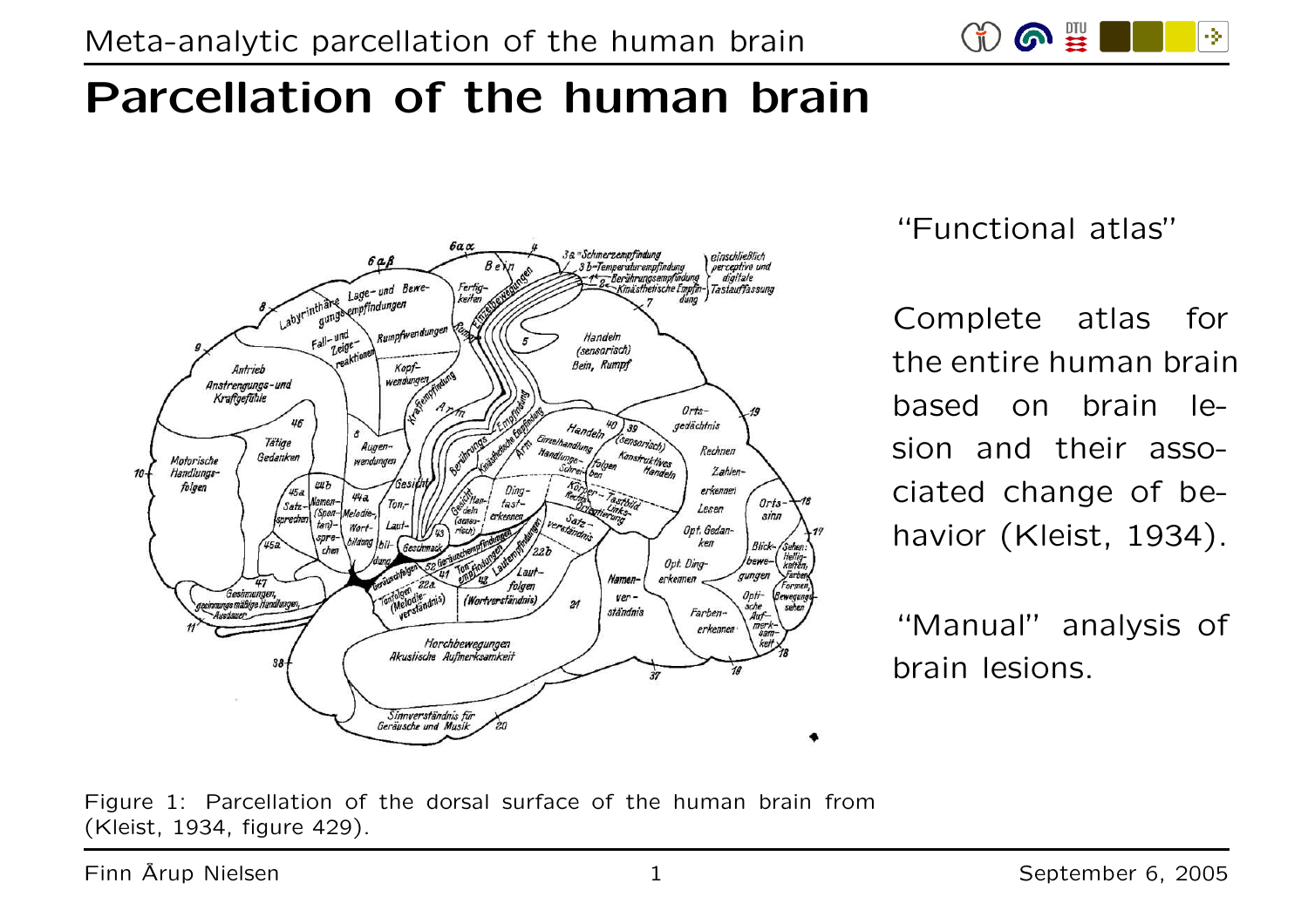

## Computer-based meta-analysis

Is it now possible to automatically construct <sup>a</sup> functional atlas?

Here:

Brede Database  $+$  Multivariate analysis  $\rightarrow$  Functional Parcellation

Extension of some of our previous efforts to data mine for brain-function associations (Nielsen et al., 2004).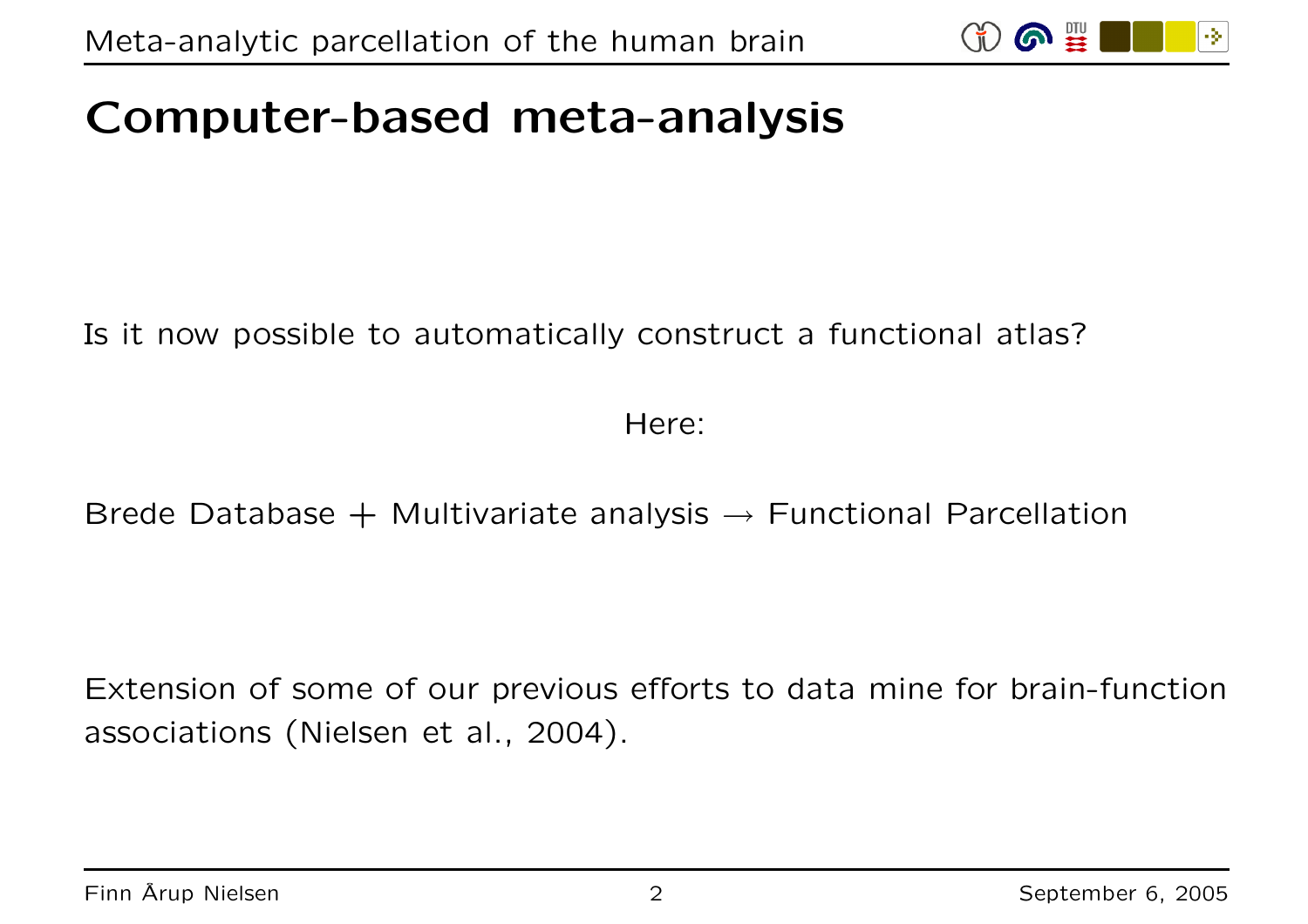

#### Brede Database



#### R. Epstein: N. Kanwisher. A cortical representation of the local visual environment. Nature 392(6676):598-601, 1998. PMID: 9560155 DOI: 10.1038/33402, WOBIB: 27.

Medial temporal brain regions such as the hippocarnpal formation and parahippocampal cortex have been generally implicated in navigation and visual memory. However, the specific function of each of these regions is not yet clear. Here we present evidence that a particular area within human parahippocampal cortex is involved in a critical component of navigation: perceiving the local visual environment. This region, which we name the 'parahippocampal place area' (PPA), responds selectively and automatically in functional magnetic resonance imaging (fMRI) to passively viewed scenes, but only weakly to single objects and not at all to faces. The critical factor for this activation appears to be the presence in the stimulus of information about the layout of local space. The response in the PPA to scenes with spatial layout but no discrete objects (empty rooms) is as strong as the response to complex meaningful scenes containing multiple objects (the same rooms furnished) and over twice as strong as the response to arrays of multiple objects without three-dimensional spatial context (the furniture from these rooms on a blank background). This response is reduced if the surfaces in the scene are rearranged so that they no longer define a coherent space. We propose that the PPA represents places by encoding the geometry of the local environment.



Brede Database (Nielsen, 2003) inspired by the BrainMap database (Fox and Lancaster, 1994).

Presently 183 papers and the information used is:

Abstract of the article

3D coordinates representing change in brain activation or

Figure 2: Web-page generated for the paper (Epstein and site of lesion: so-called Ta-Kanwisher, 1998) with abstract and Talairach coordinates displayed in <sup>a</sup> corner cube environment (Rehm et al., 1998).

lairach coordinates (Talairach and Tournoux, 1988).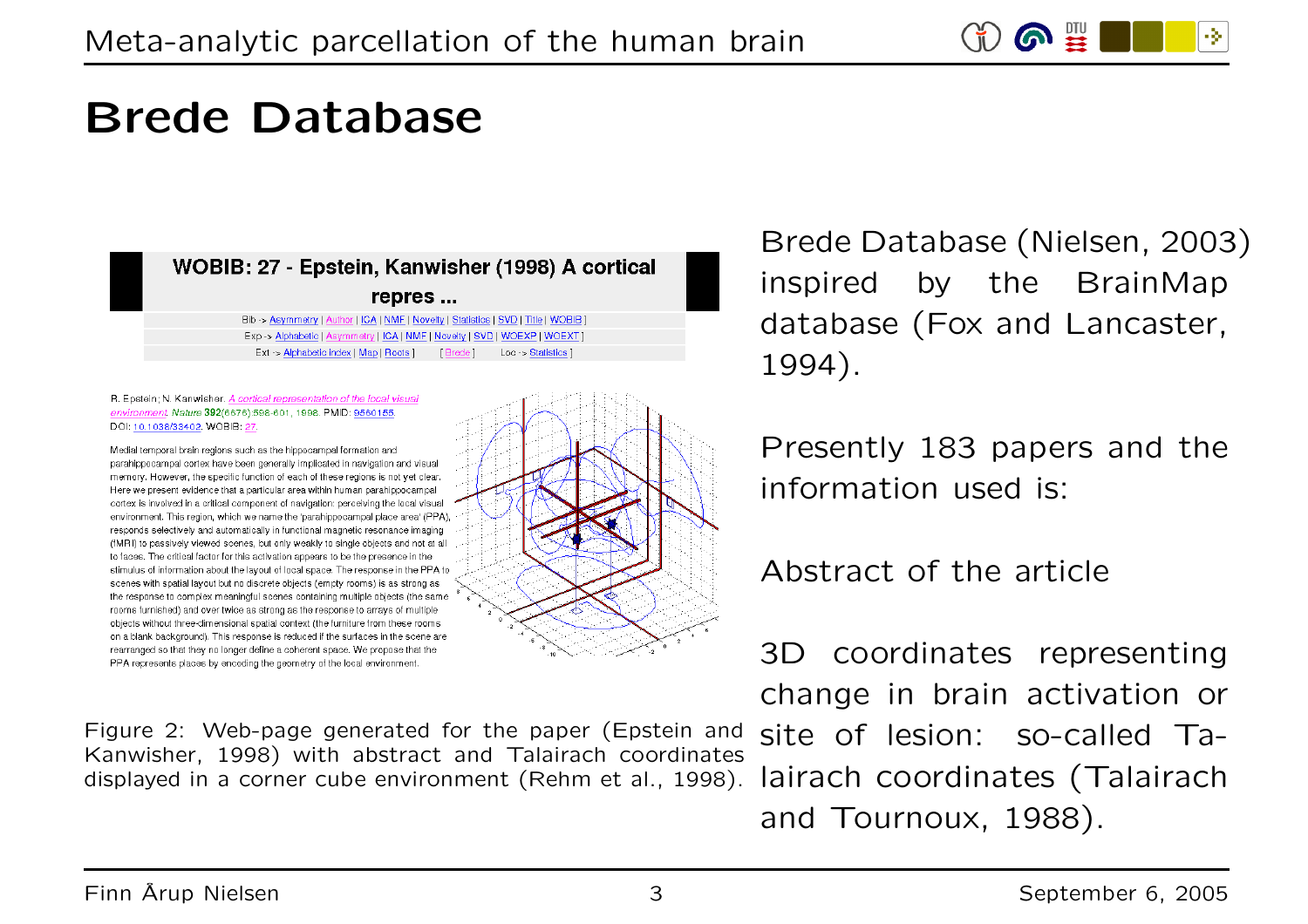## Non-negative matrix factorization

Non-negative matrix factorization (NMF) decomposes <sup>a</sup> non-negative data matrix  $X(N \times P)$  (Lee and Seung, 1999)

$$
X = WH + U,\t(1)
$$

where  $\mathbf{W}(N \times K)$  and  $\mathbf{H}(K \times P)$  are also non-negative matrices.

"Euclidean" cost function for

$$
E_{\text{``eucl''}} = ||\mathbf{X} - \mathbf{W}\mathbf{H}||_F^2 \tag{2}
$$

Iterative algorithm (Lee and Seung, 2001)

$$
\mathbf{H}_{kp} \leftarrow \mathbf{H}_{kp} \frac{\left(\mathbf{W}^{\mathsf{T}}\mathbf{X}\right)_{kp}}{\left(\mathbf{W}^{\mathsf{T}}\mathbf{W}\mathbf{H}\right)_{kp}} \tag{3}
$$
\n
$$
\mathbf{W}_{nk} \leftarrow \mathbf{W}_{nk} \frac{\left(\mathbf{X}\mathbf{H}^{\mathsf{T}}\right)_{nk}}{\left(\mathbf{W}\mathbf{H}\mathbf{H}^{\mathsf{T}}\right)_{nk}} \tag{4}
$$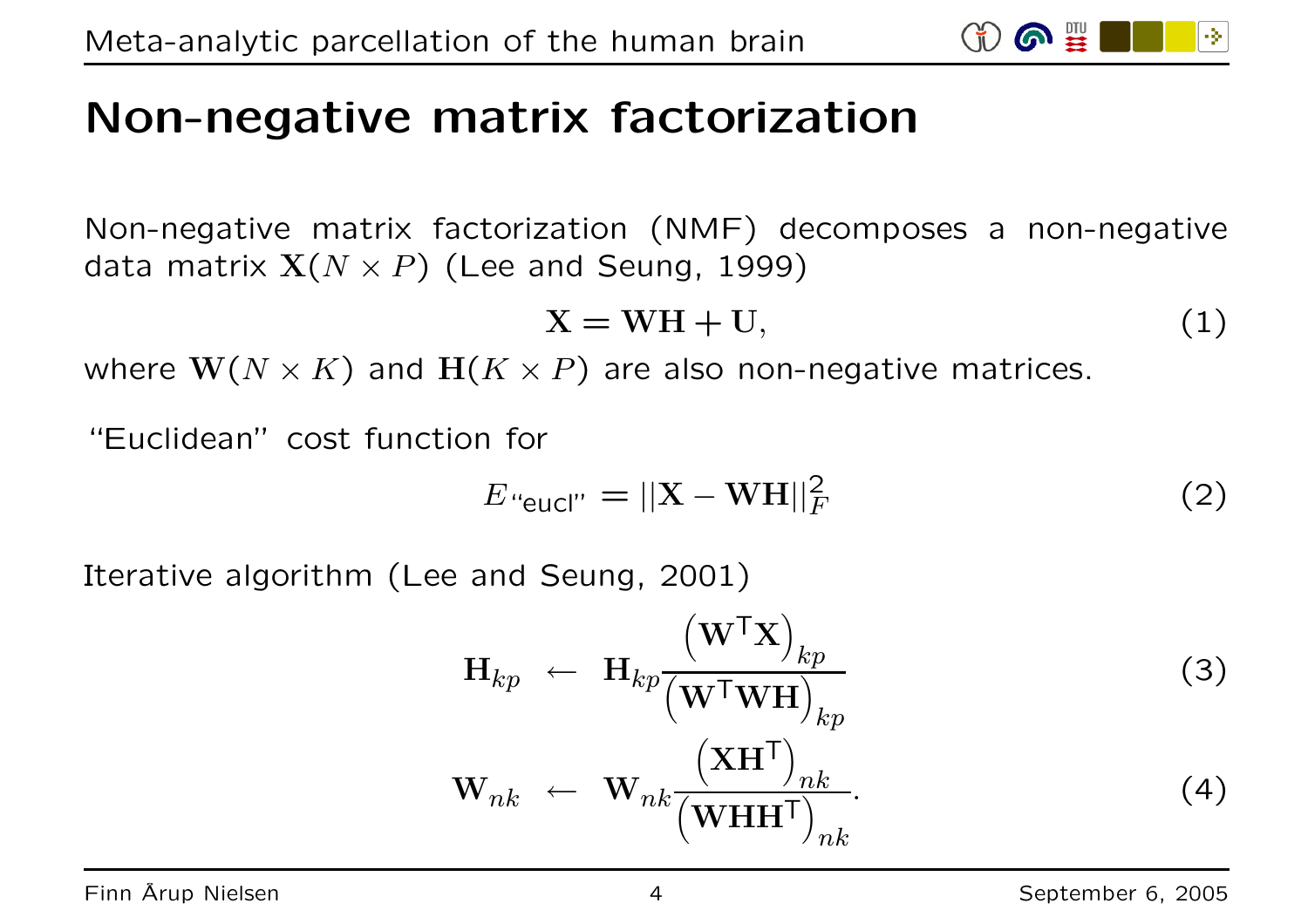#### Partial least squares

One of the variations of partial least squares: Singular value decomposition of <sup>a</sup> inner product matrix (McIntosh et al., 1996)

$$
ULVT = svd(XTY)
$$
 (5)

**61 III** 

Probably most suitable for data that is symmetric, i.e., both positive and negative.

"Non-negative partial least squares"

$$
WH = nmf(XTY)
$$
 (6)

Should get two non-negative matrices  $(X \text{ and } Y)$  as input.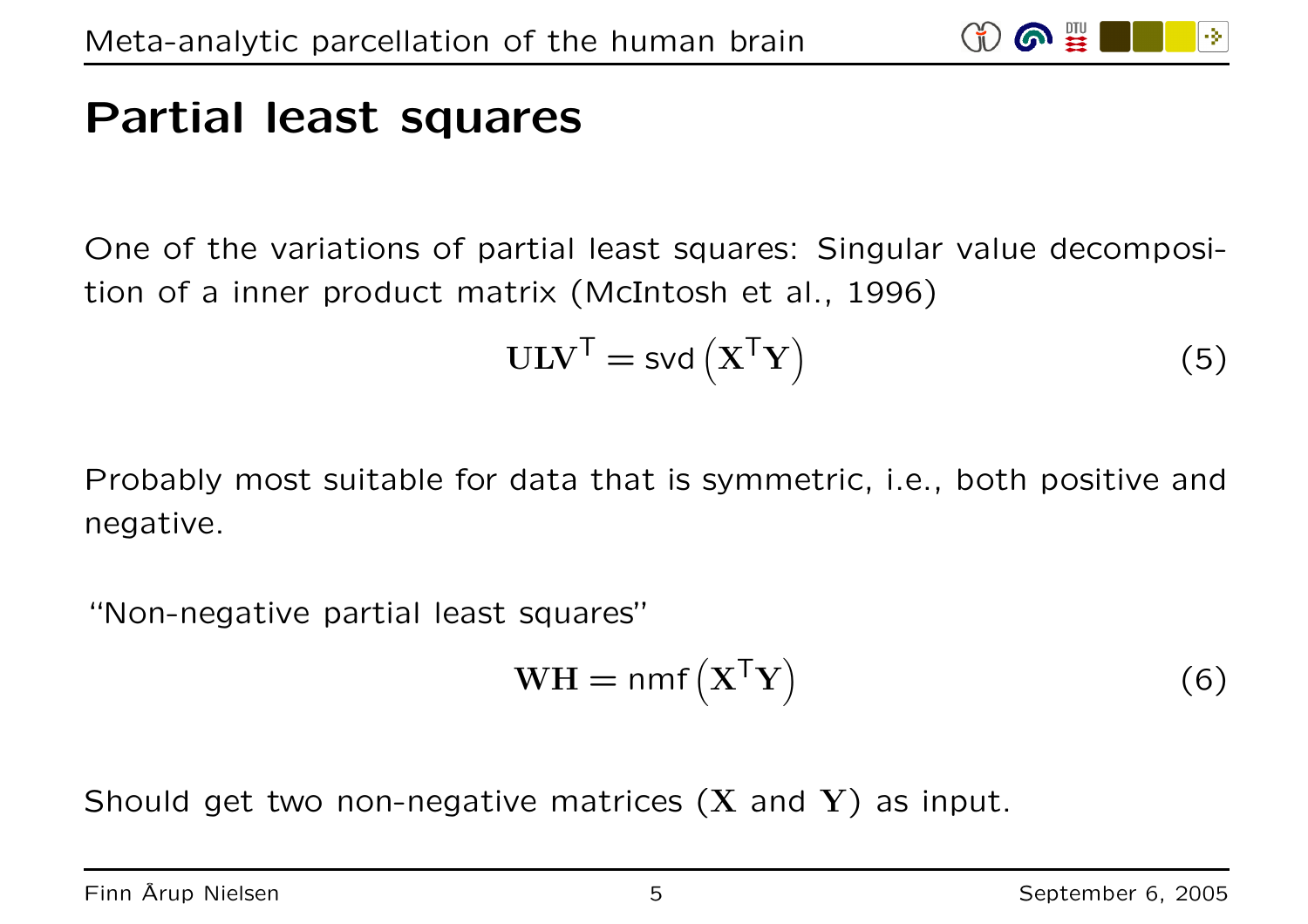

## First matrix: Bag-of-words matrix

|              | 'memory' |          |                |          | 'visual' 'motor' 'time' 'retrieval' |                                                                                             |
|--------------|----------|----------|----------------|----------|-------------------------------------|---------------------------------------------------------------------------------------------|
| Fujii        | 6        |          |                |          |                                     | .                                                                                           |
| Maddock      | 5        |          |                | $\Omega$ |                                     |                                                                                             |
| Tsukiura     |          |          | $\overline{4}$ |          |                                     | $\begin{array}{cccccccccccccc} \bullet & \bullet & \bullet & \bullet & \bullet \end{array}$ |
| <b>Belin</b> |          | $\Omega$ |                |          |                                     | .                                                                                           |
| Ellerman     |          |          |                | 5        |                                     | .                                                                                           |
|              |          |          |                | ٠        |                                     |                                                                                             |

Representation of the abstracts of the papers in <sup>a</sup> bag-of-words matrix: (abstract  $\times$  words)-matrix: Each element counts of the frequency of a word occurring in an abstract text (Salton et al., 1975).

Exclusion of stop words: common words, brain anatomy, . . . Mostly words for brain function left (Nielsen et al., 2005).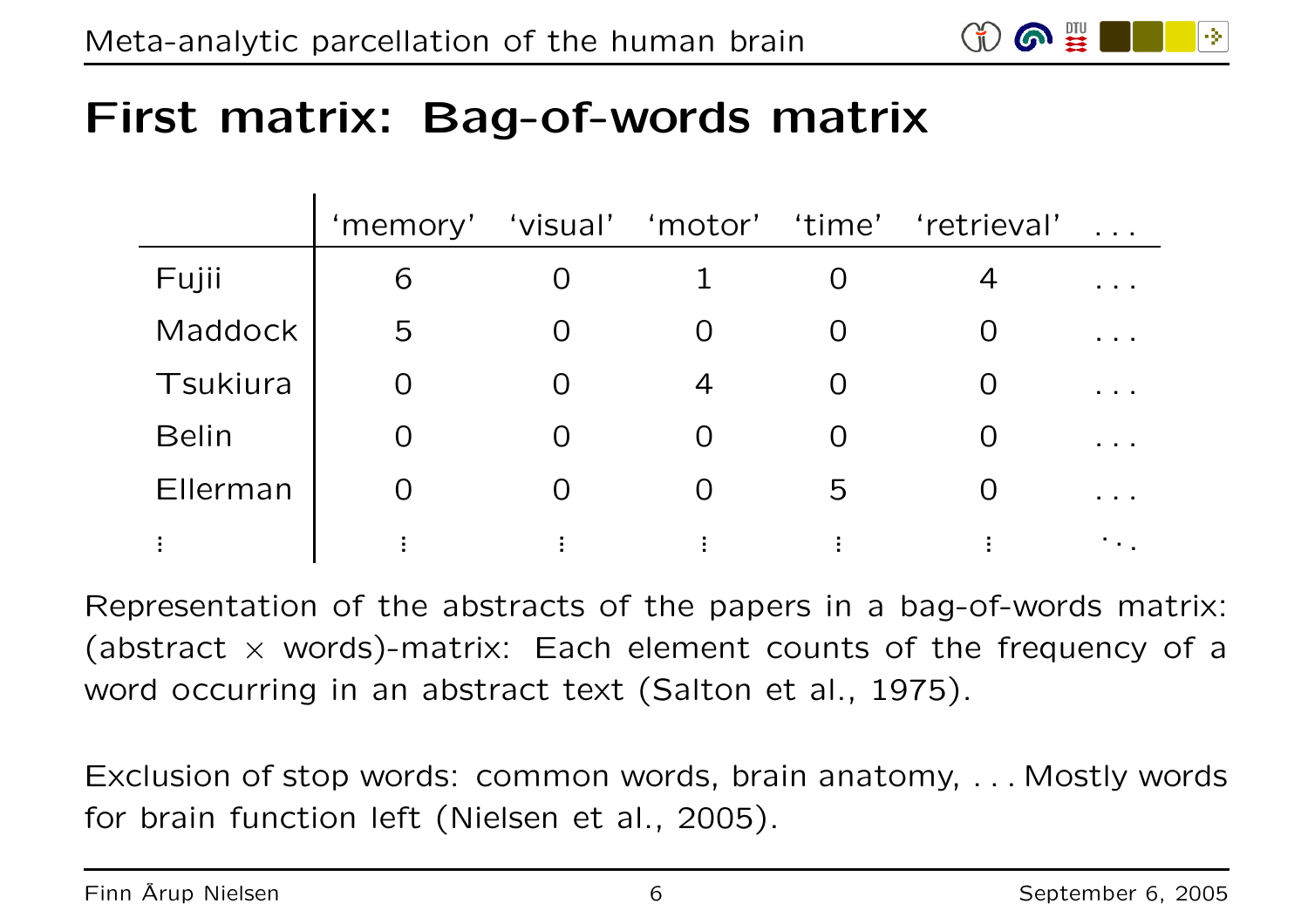

## Second matrix: Voxelization matrix



Regard the "locations" as being generated from a distribution  $p(z)$ , where <sup>z</sup> is in 3D Talairach space (Fox et al., 1997).

Kernel methods (N kernels centered on each location:  $\mu_n$ ) with homogeneous Gaussian kernel in 3D Talairach space <sup>z</sup>

$$
\hat{p}(\mathbf{z}) = \frac{(2\pi\sigma^2)^{-3/2}}{N} \sum_{n=0}^{N} e^{-\frac{1}{2\sigma^2}(\mathbf{z} - \boldsymbol{\mu}_n)^2}
$$

 $\sigma^2$  fixed ( $\sigma = 1$ cm) or optimized with leave-one-out cross-validation (Nielsen and Hansen, 2002).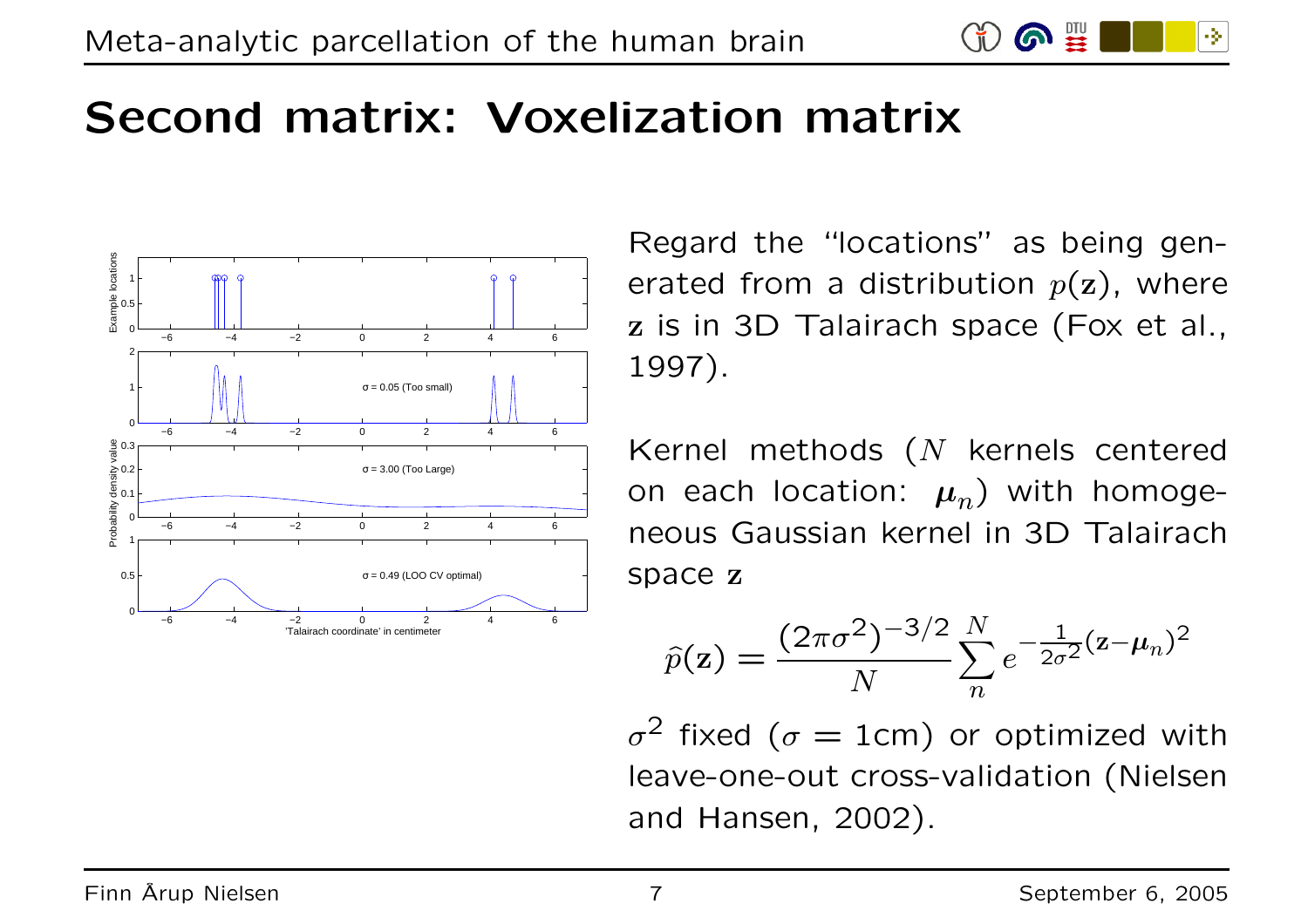

## Details

Coarse sampling of the volume with 8mm voxels:  $\hat{p}(\mathbf{z}) \equiv \mathbf{Y}$ 

Restriction to gray matter regions using <sup>a</sup> anatomically labeled brain "AAL" (Tzourio-Mazoyer et al., 2002).

Number of components in NMF: Using a rule of thumb we select  $K=\,$  $\sqrt{N/2}$  (Mardia et al., 1979):  $K = 10 \approx \sqrt{183/2}.$ 

10 runs of NMF with 1000 iterations each, with different initialization each time.

Exclusive assignment: Winner-takes-all function on W and H.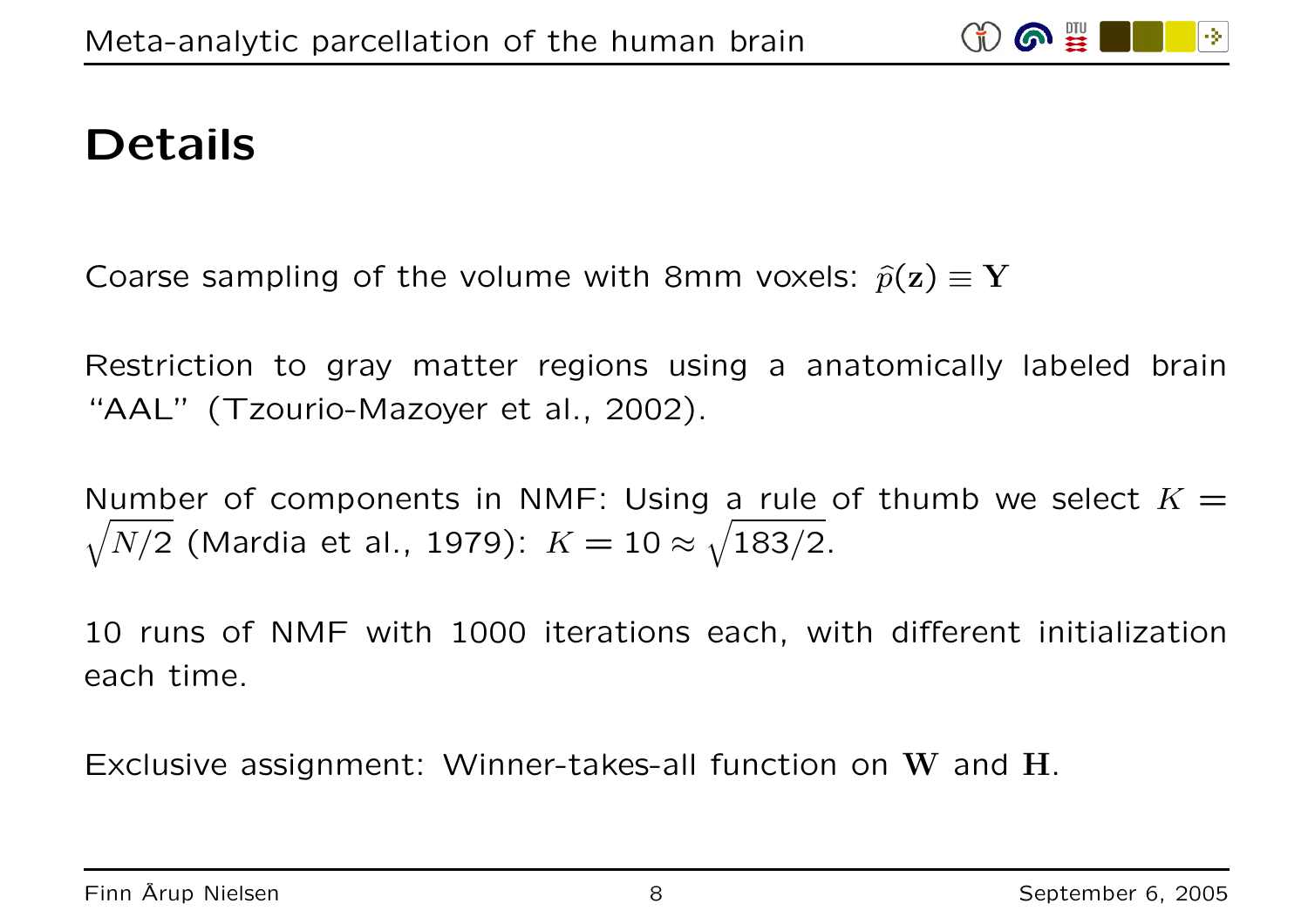-34

# Resulting NMF components



Loadings on words in W

 $W(K \times P) = W(10 \times 466)$ , i.e., 10 components ("functions") and 466 words.

Most dominant functions listed at the top: motor, pain, retrieval, . . .

5 most loaded words listed for each function.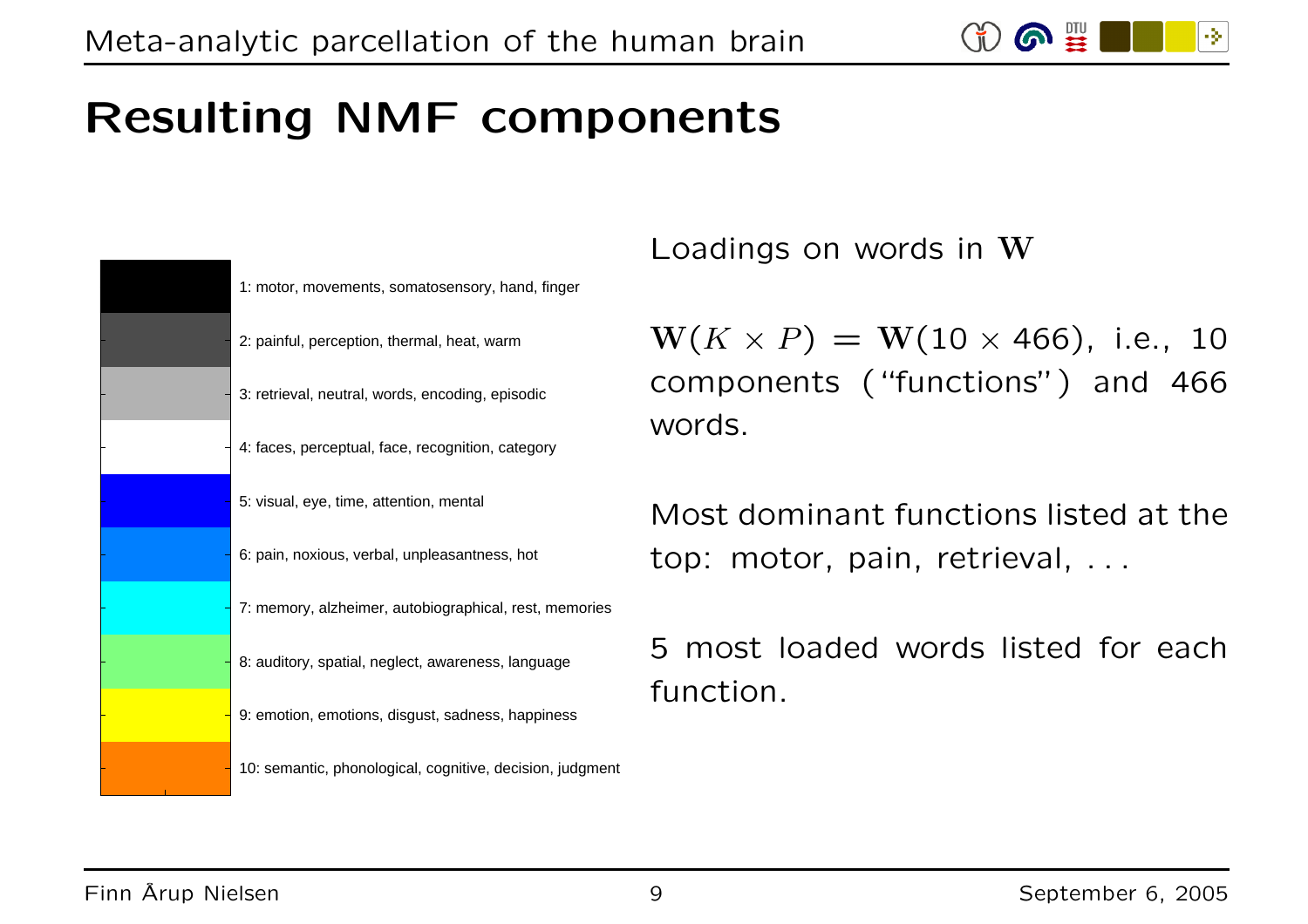

#### Dorsolateral surface view



Figure 3: Labeled brain in corner cube environment (Rehm et al., 1998). Dorsolateral surface view seen from the left.

H in Talairach space:  $H(K \times$  $Q$ ) = H(10  $\times$  9975), i.e., 10 components and 9975 voxels.

Occipital and parietal lobe: "visual", "eye".

Central sulcus: "Motor", "movements", "somatosensory".

Temporal cortex: "auditory", "spatial", "neglect"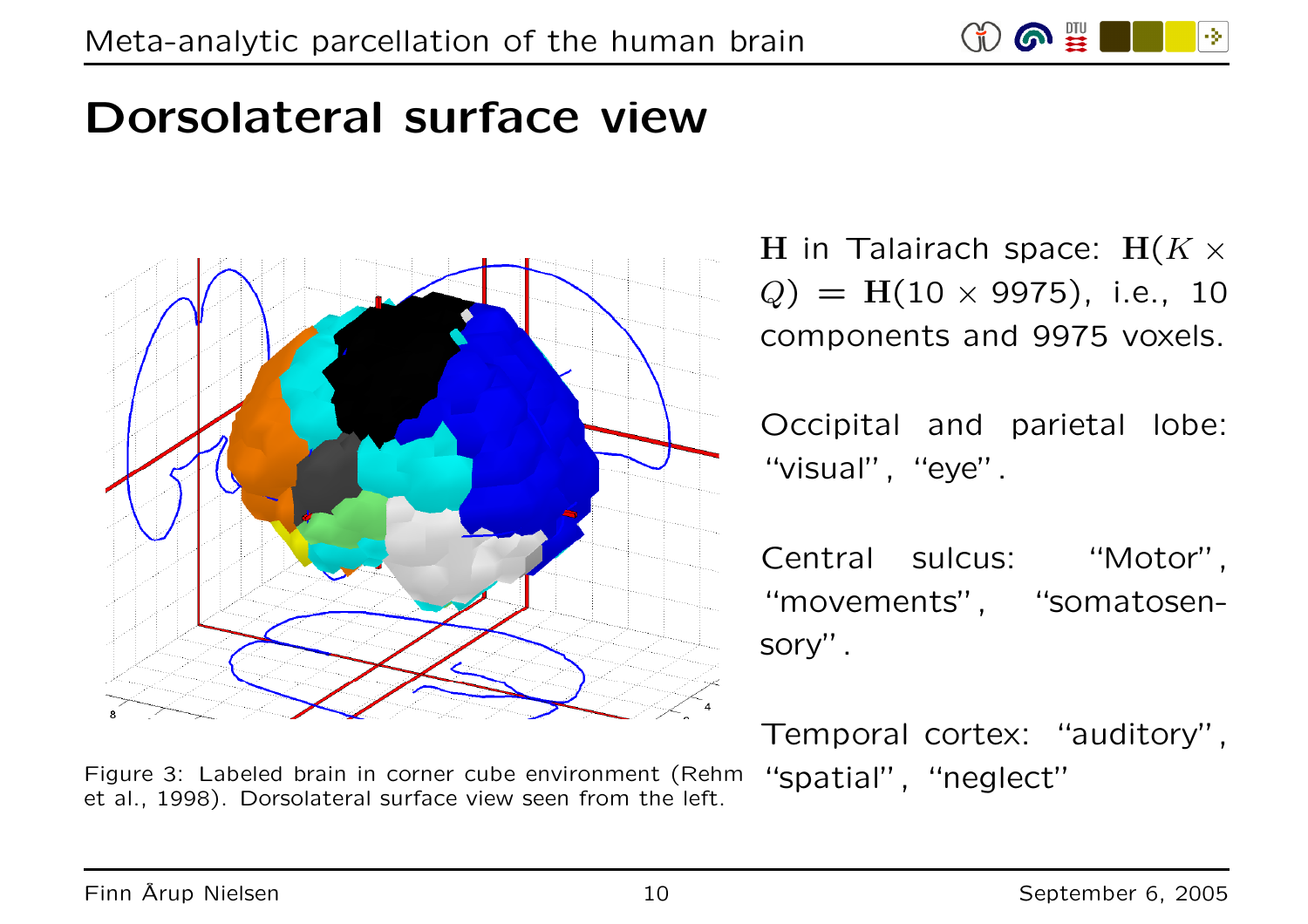

#### Medial view



Figure 4: Medial surface view of the labeled right hemisphere. Seen from the left

"Memory" in posterior cingulate area. Probably due to the many articles about memory and the posterior cingulate in the Brede database. Episodic memory retrieval is associated with posterior cingulate (Cabeza and Nyberg, 2000).

"Emotion" in the medial frontal area, e.g., amygdala.

"Pain" in anterior cingulate, thalamus, insula. Previously noted: (Ingvar, 1999).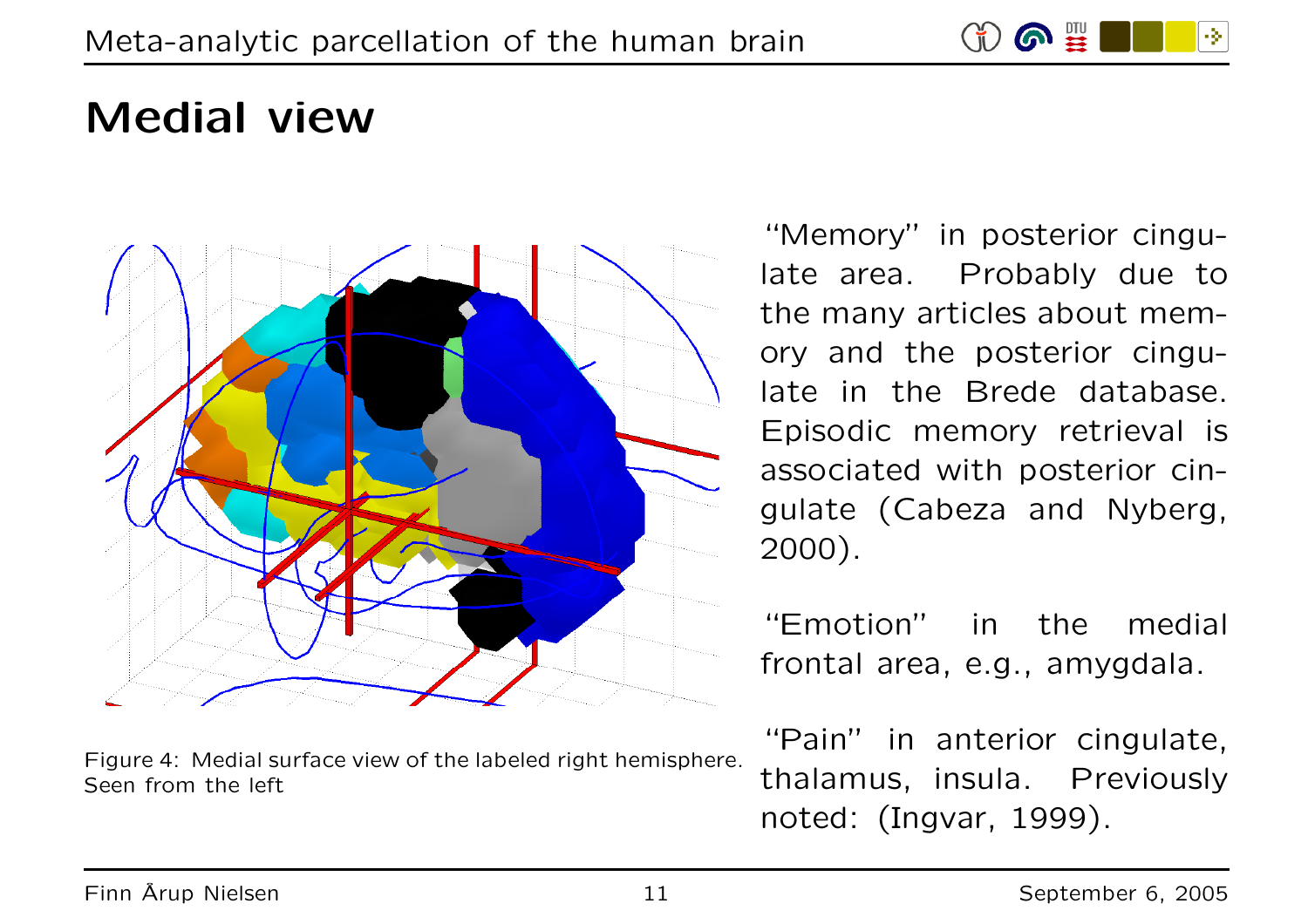

#### How stable are the results?



The parcellation varies between runs of the NMF and when different parts of the data set are used.

The different components are not matched between runs, e.g., the 2nd component in the first run might match the 5rd component in the second run.



It is possible to match the components, e.g., with the algorithm suggested by (Meila, 2002).

The "confusion matrices"  $(HH<sup>T</sup>)$  in the figure appear with one instance of half-split resampling between the 183 papers before and after sorting.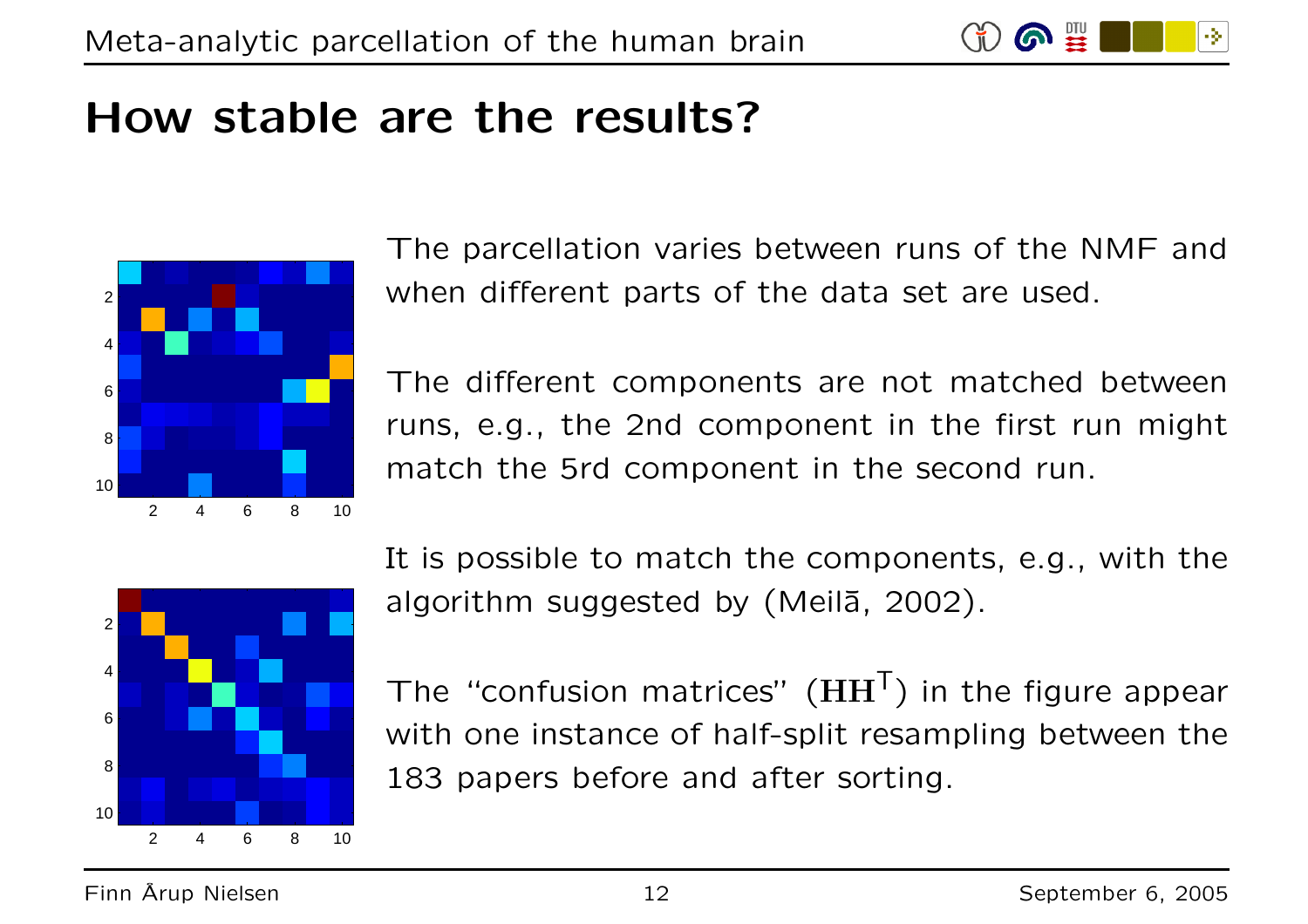

# Consistent parcellation



Parcellation after masking those voxels that are consistently parcellated.

Consistent voxels determined as those that fall in the same component more than half the time during half-split resampling.

This results in 713 of the 9975 voxels.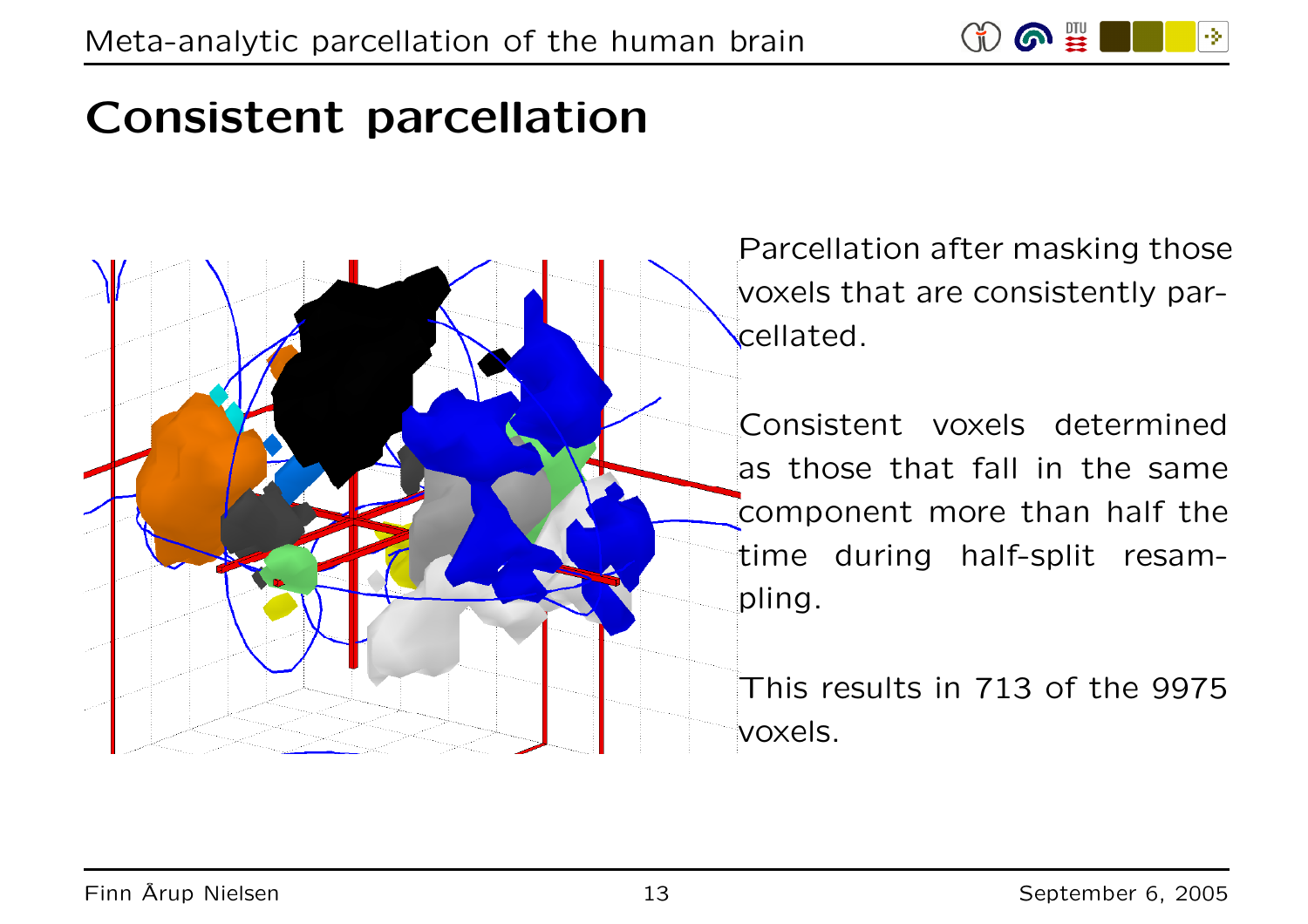

#### Summary

It is possible to automatically perform <sup>a</sup> high-level coarse parcellation of the entire human brain.

The results appear in accordance with general consensus in human brain mapping.

We use the Brede Database and rely only on abstract and Talairach coordinate information.

We suggest "non-negative partial least squares" as <sup>a</sup> combination of nonnegative matrix factorization and partial least squares.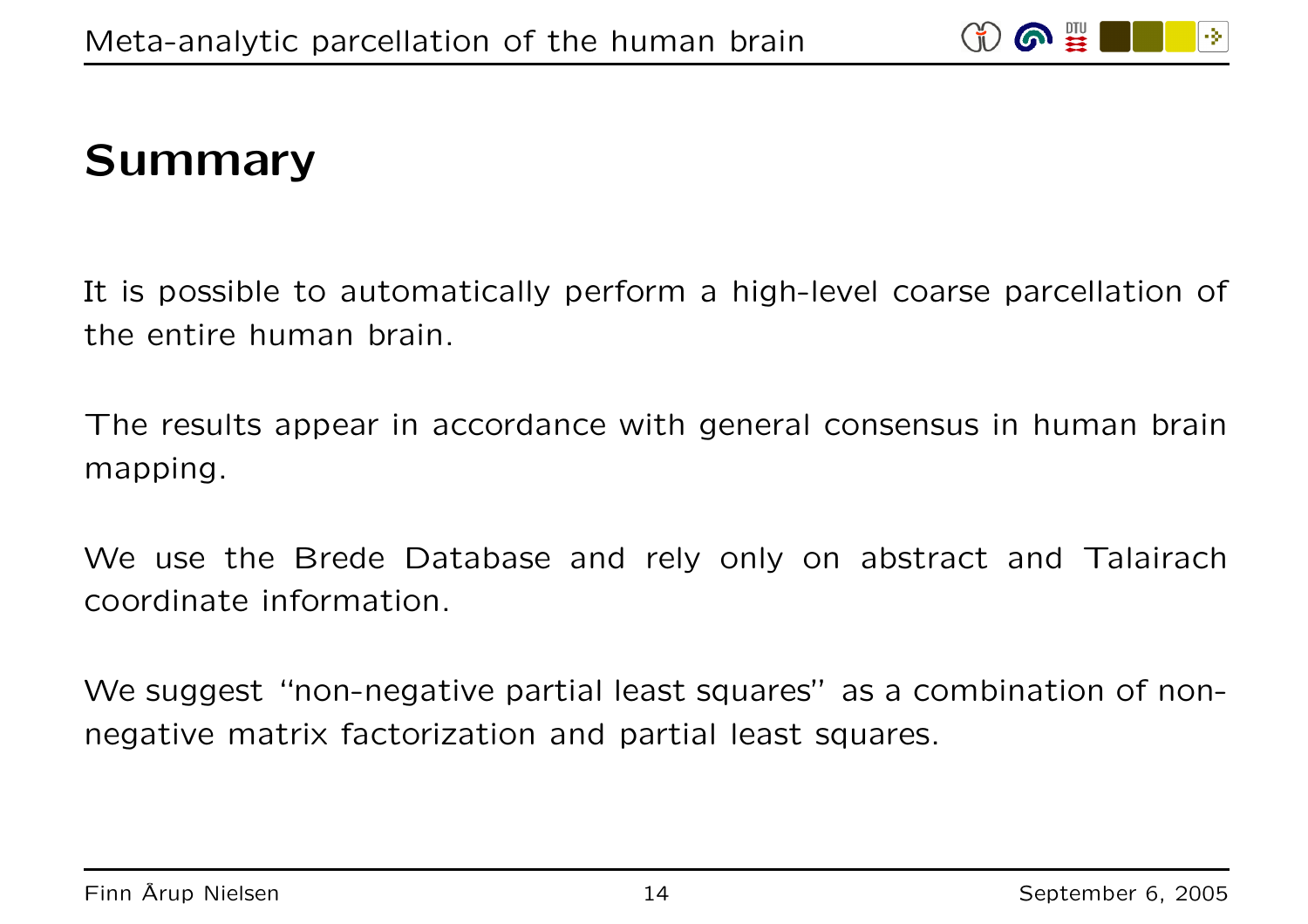

#### References

Cabeza, R. and Nyberg, L. (2000). Imaging cognition II: An empirical review of 275 PET and fMRI studies. Journal of Cognitive Neuroscience, 12(1):1-47. PMID: 10769304. http://jocn.mitpress.org/cgi/content/abstract/12/1/1.

Epstein, R. and Kanwisher, N. (1998). A cortical representation of the local visual environment. Nature, 392(6676):598–601. PMID: 9560155. DOI: 10.1038/33402. ISSN 0028-0836.

Fox, P. T. and Lancaster, J. L. (1994). Neuroscience on the net. Science, 266(5187):994-996. PMID: 7973682.

Fox, P. T., Lancaster, J. L., Parsons, L. M., Xiong, J.-H., and Zamarripa, F. (1997). Functional volumes modeling: Theory and preliminary assessment. Human Brain Mapping, 5(4):306–311. http://www3.interscience.wiley.com/cgi-bin/abstract/56435/START.

Ingvar, M. (1999). Pain and functional imaging. Philosophical Transactions of the Royal Society of London. Series B, Biological Sciences, 354(1387):1347–1358. PMID: 10466155.

Kleist, K. (1922/1934). Kriegsverletzungen des Gehirns in ihrer Bedeutung für die Hirnlokalisation und Hirnpathologie, volume IV, part 2 of Handbuch der Ärztlichen Arztlichen Erfahrungen im Weltkriege 1914/1918. Johann Ambrosius Barth, Leipzig, Germany.

Lee, D. D. and Seung, H. S. (1999). Learning the parts of objects by non-negative matrix factorization. Nature, 401(6755):788–791. PMID: 10548103.

Lee, D. D. and Seung, H. S. (2001). Algorithms for non-negative matrix factorization. In Leen, T. K., Dietterich, T. G., and Tresp, V., editors, Advances in Neural Information Processing Systems 13: Proceedings of the 2000 Conference, pages 556–562, Cambridge, Massachusetts. MIT Press. http://hebb.mit.edu/people/seung/papers/nmfconverge.pdf. CiteSeer: http://citeseer.ist.psu.com/lee00algorithms.html.

Mardia, K. V., Kent, J. T., and Bibby, J. M. (1979). Multivariate Analysis. Probability and Mathematical Statistics. Academic Press, London. ISBN 0124712525.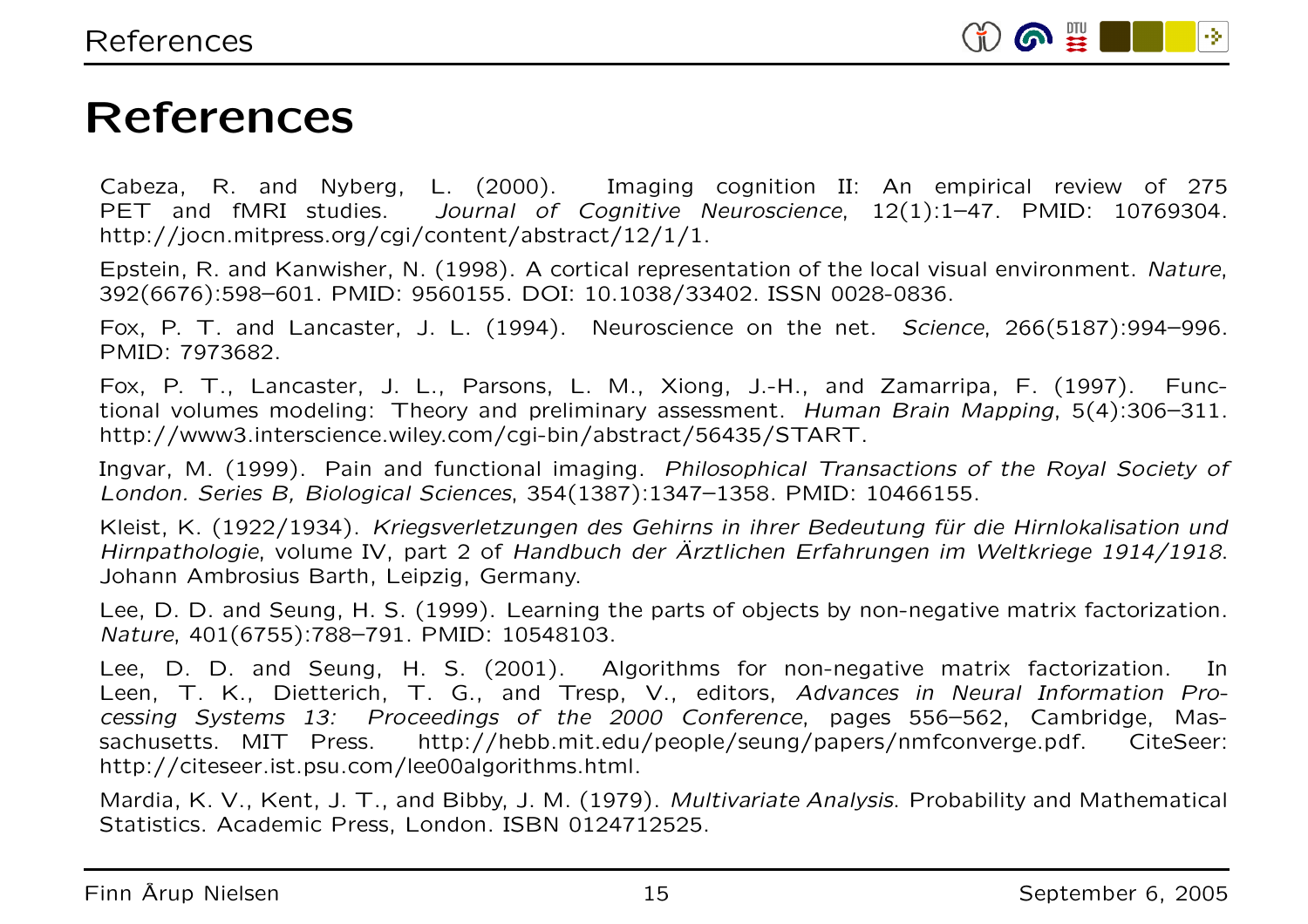

McIntosh, A. R., Bookstein, F. L., Haxby, J. V., and Grady, C. L. (1996). Spatial pattern analysis of functional brain images using Partial Least Square. NeuroImage, 3(3 part 1):143–157. PMID: 9345485. ftp://ftp.rotman-baycrest.on.ca/pub/Randy/PLS/pls article.pdf.

Meilā, M. (2002). Comparing clusterings. Technical Report 418, Department of Statistics, University of Washington, Seattle, Washington. http://www.stat.washington.edu/www/research/reports/2002/tr418.ps.

Nielsen, F. Å Å. (2003). The Brede database: a small database for functional neuroimaging. NeuroImage, 19(2). http://208.164.121.55/hbm2003/abstract/abstract906.htm. Presented at the 9th International Conference on Functional Mapping of the Human Brain, June 19–22, 2003, New York, NY. Available on CD-Rom.

Nielsen, F. Å A., Balslev, D., and Hansen, L. K. (2005). Mining the posterior cingulate: Segregation between memory and pain component. NeuroImage, 27(3):520–532. DOI: 10.1016/j.neuroimage.2005.04.034.

Nielsen, F. Å A. and Hansen, L. K. (2002). Modeling of activation data in the BrainMap<sup>™</sup> database: Detection of outliers. Human Brain Mapping, 15(3):146-156. DOI: 10.1002/hbm.10012. http://www3.interscience.wiley.com/cgi-bin/abstract/89013001/. Cite-Seer: http://citeseer.ist.psu.com/nielsen02modeling.html.

Nielsen, F. Å A., Hansen, L. K., and Balslev, D. (2004). Mining for associations between text and brain activation in <sup>a</sup> functional neuroimaging database. Neuroinformatics, 2(4):369–380. http://www2.imm.dtu.dk/~fn/ps/Nielsen2004Mining\_submitted.pdf.

Rehm, K., Lakshminarayan, K., Frutiger, S. A., Schaper, K. A., Sumners, D. L., Strother, S. C., Anderson, J. R., and Rottenberg, D. A. (1998). A symbolic environment for visualizing activated foci in functional neuroimaging datasets. Medical Image Analysis, 2(3):215–226. PMID: 9873900. http://www.sciencedirect.com/science/article/B6W6Y-45PJY0D-7/1/48196224354fdd62ea8c5a0d85379b07.

Salton, G., Wong, A., and Yang, C. S. (1975). A vector space model for automatic indexing. Communication of the ACM, 18:613–620.